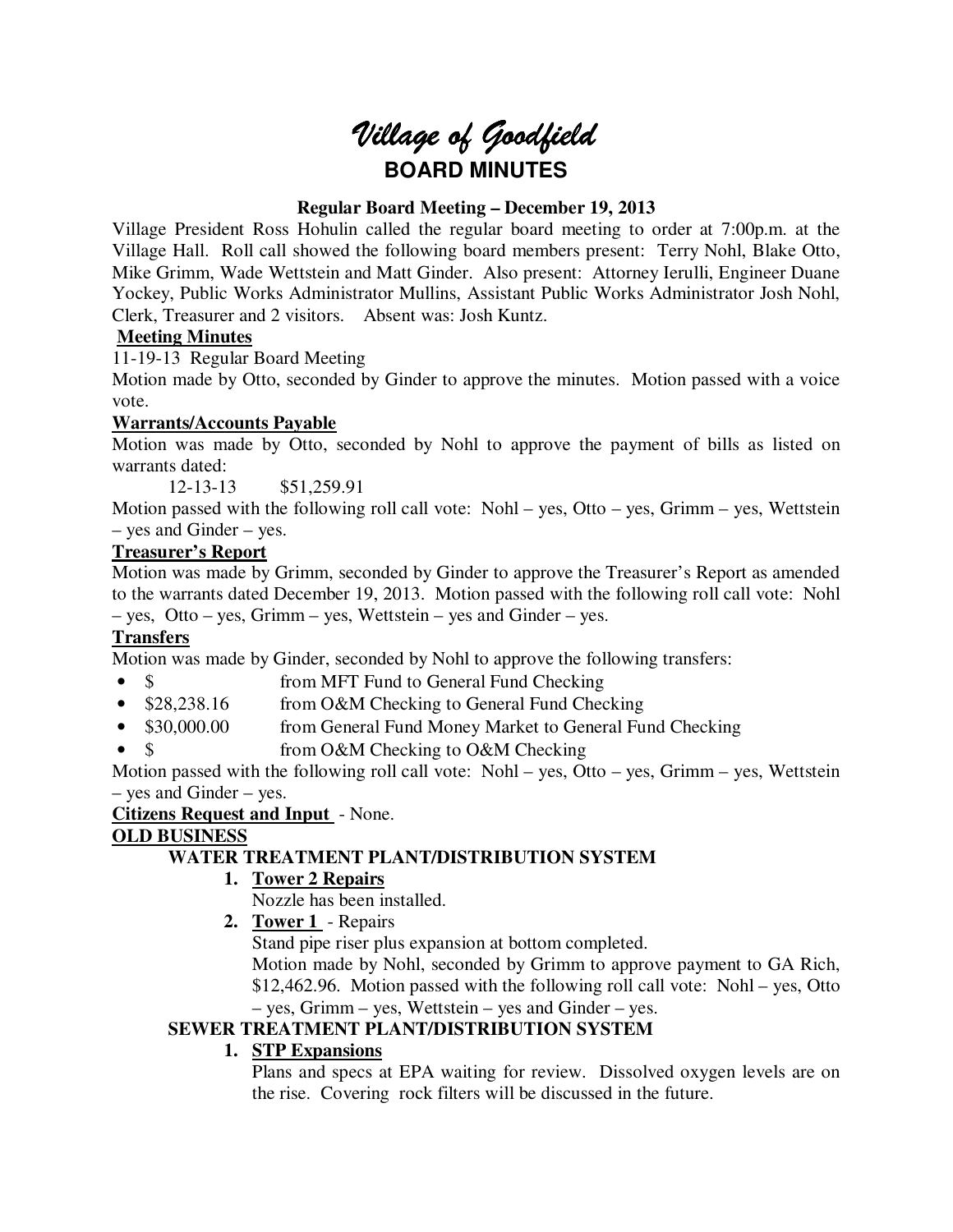#### **2. Trunk Sewer Improvements, Clearing Brush & Railroad Crossing**  Nothing discussed.

**Payment of outstanding invoices upon request of Village Engineer** – None.

#### **Executive Session – 2(c-11) under the Open Meetings Act to discuss pending litigation**

No Executive Session.

#### **Board of Appeals**

Nothing discussed.

#### **Goodfield Business Park**

Engineer Yockey reviewed the engineering request and responded back to Village and Attorney Ierulli with Engineer Qualified Statement, targeting what needs to be completed.

**Deer Lakes Cul-de-sac – Roadway Improvements Bids** 

Nothing discussed.

**Park Path Connection to Bridle Ridge** 

Nothing discussed.

## **CNH – IDOT Road Project**

Still waiting for CNH.

#### **CNH – Acceptance of Right of Way**

Nothing discussed.

#### **Freedom Oil – liquor license**

Attorney Ierulli had new corrected information about the issue since the November 21, 2013 Board Meeting. Josh Kuntz sent him a case where the Village filed a Declaratory Action with the court to determine whether they could actually have a petition on file for a referendum when they had two previous referendums that failed. A person would have to file a petition with a quarter of the voters to the clerk to get it on the ballot at least ninety days before the next election. It would have to be done 90 days before the General Election next November. You cannot have a liquor license unless you have a successful referendum.

#### **NEW BUSINESS**

#### **IPI TIF Redevelopment Request**

Attorney Ierulli sent a letter back to Parson's regarding their request for TIF Reimbursement Fund. The Village has not given Goodfield Business Park a Certificate of Substantial Completion. The detention basin is not completed and the Final Plat has not been recorded. Request for funds was denied because these items are not completed. At this time there is \$1,591.00 in the Reimbursement Fund.

### **Tax Levy Ordinance #13-13**

Motion was made by Grimm, seconded by Ginder to approve the Tax Levy Ordinance. Motion passed with the following roll call vote: Nohl – yes, Otto – yes, Grimm – yes and Wettstein – yes and Ginder –yes.

## **Request to Leave Park Open until 12 am for wedding reception**

Person with request did not attend meeting. Consensus of the Board is not to allow this request.

#### **CNH Seeking to Reduce Taxes**

CNH filed a petition to reduce taxes. The Village will not attend hearing.